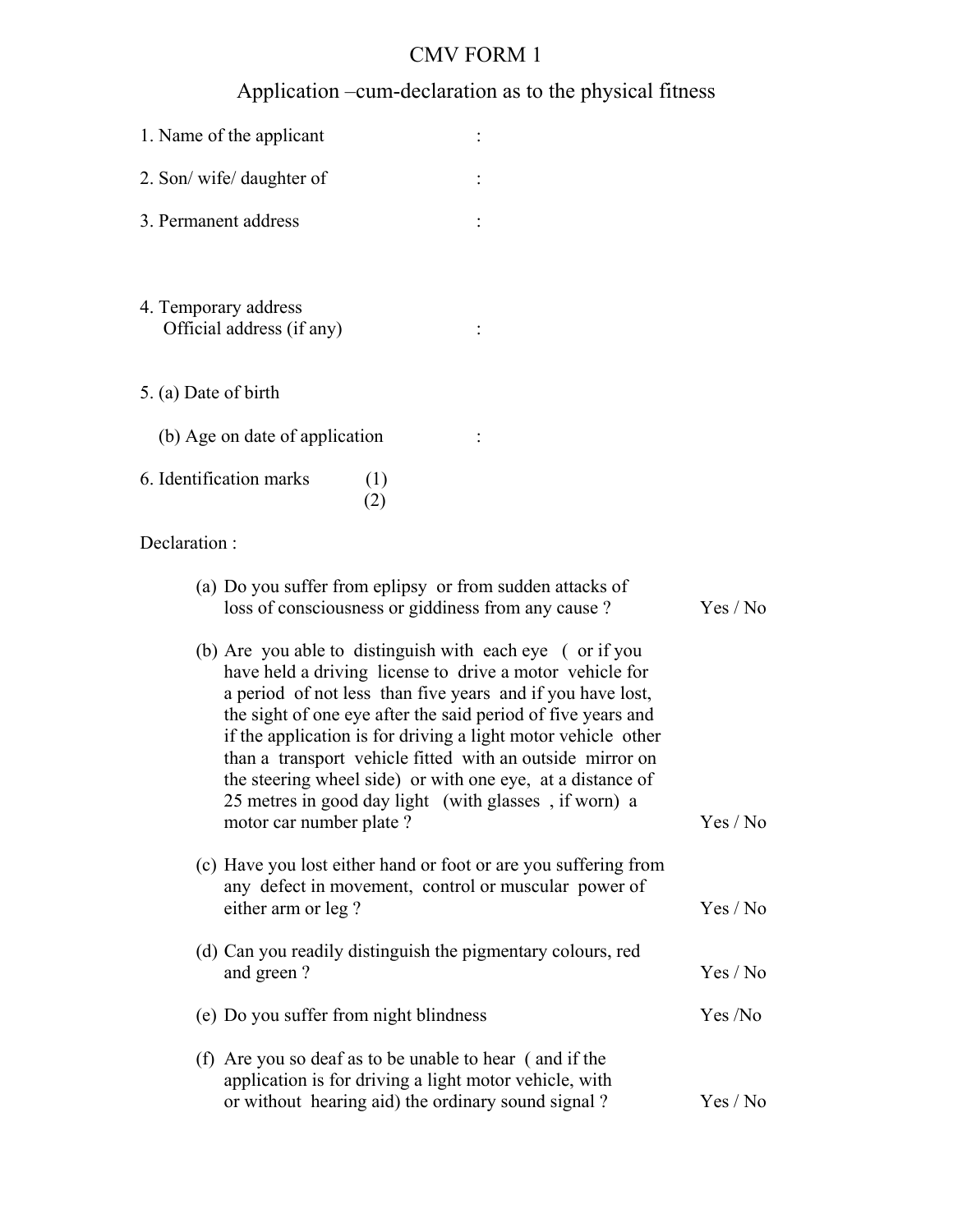(g) Do you suffer from any other disease or disability likely to cause your driving of a motor vehicle to be a source of danger to the public, if so, give details. Yes / No

 I hereby declare that to the best of my knowledge and belief, the particulars give above and the declaration made therein are true.

> Signature or thumb impression of the applicant

Note : -

- (1) An applicant who answers 'Yes' to any of the questions (a),  $(c)$ ,  $(e)$ , (f) and (g) or 'No' to either of the questions (b) and (d) should amplify his answers with full particulars, and may be required to give further information relating thereto.
- (2) This declaration is to be submitted invariably with Medical Certificate in Form 1-A.

------------------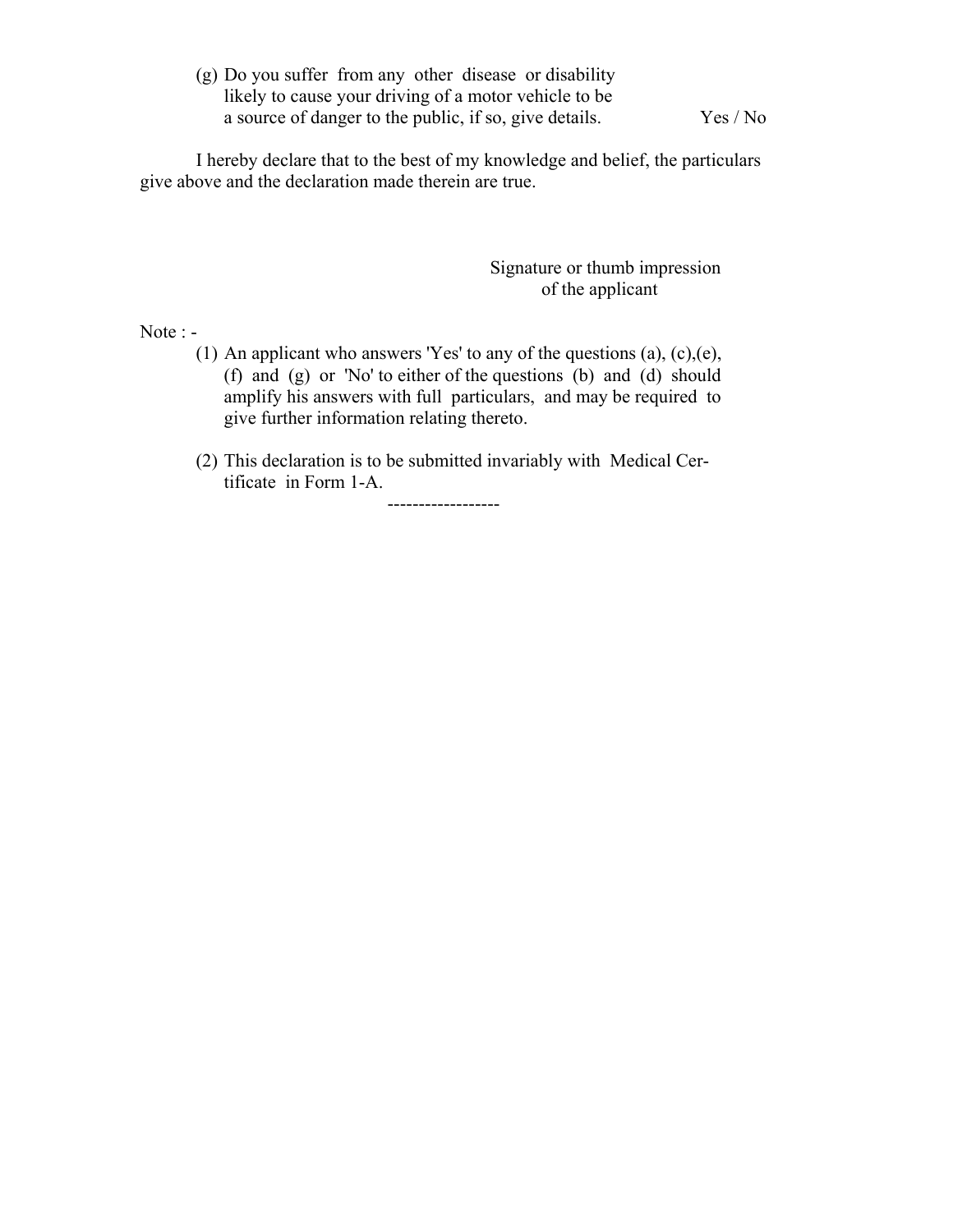### CMV Form 1-A

#### Medical Certificate

[ To be filled in by a registered medical practitioner appointed for the purpose by the State Government or person authorised in this behalf by the State Government referred to under sub-section (3) of Section 8]

| 1. Name of the applicant                                                                                                                                                                      |          |
|-----------------------------------------------------------------------------------------------------------------------------------------------------------------------------------------------|----------|
| 2. Identification marks                                                                                                                                                                       |          |
| (1)                                                                                                                                                                                           |          |
| (2)                                                                                                                                                                                           |          |
| 3. (a) Does the applicant to the best of your judgment suffer<br>from any defect of vision? If so, has it been corrected<br>by suitable spectacle?                                            | Yes / No |
| (b) Can the applicant to the best of your judgment readily<br>distinguish the pigmentary colours, red and green?                                                                              | Yes / No |
| (c) In your opinion, is he able to distinguish with his eye<br>sight at a distance of 25 metres in good day light a<br>motor car number plate?                                                | Yes / No |
| (d) In your opinion, does the applicant suffer from a degree<br>of deafness which would prevent his hearing the ordinary<br>sound signals?                                                    | Yes / No |
| (e) In your opinion, does the applicant suffer from night<br>blindness?                                                                                                                       | Yes / No |
| (f) Has the applicant any defect or deformity or loss of<br>member which would interfere with the efficient<br>performance of his duties as a driver? If so, give your<br>reasons in details. | Yes / No |
|                                                                                                                                                                                               |          |

#### **Optional**

- (a) Blood group of the applicant (if the applicant so desires that the information may be noted in his driving licence).
- (b) RH factor of the applicant (if the applicant so desires that the information may be noted in his driving licence).

 $\mathcal{L}_\text{max} = \mathcal{L}_\text{max} = \mathcal{L}_\text{max} = \mathcal{L}_\text{max} = \mathcal{L}_\text{max} = \mathcal{L}_\text{max} = \mathcal{L}_\text{max} = \mathcal{L}_\text{max} = \mathcal{L}_\text{max} = \mathcal{L}_\text{max} = \mathcal{L}_\text{max} = \mathcal{L}_\text{max} = \mathcal{L}_\text{max} = \mathcal{L}_\text{max} = \mathcal{L}_\text{max} = \mathcal{L}_\text{max} = \mathcal{L}_\text{max} = \mathcal{L}_\text{max} = \mathcal{$